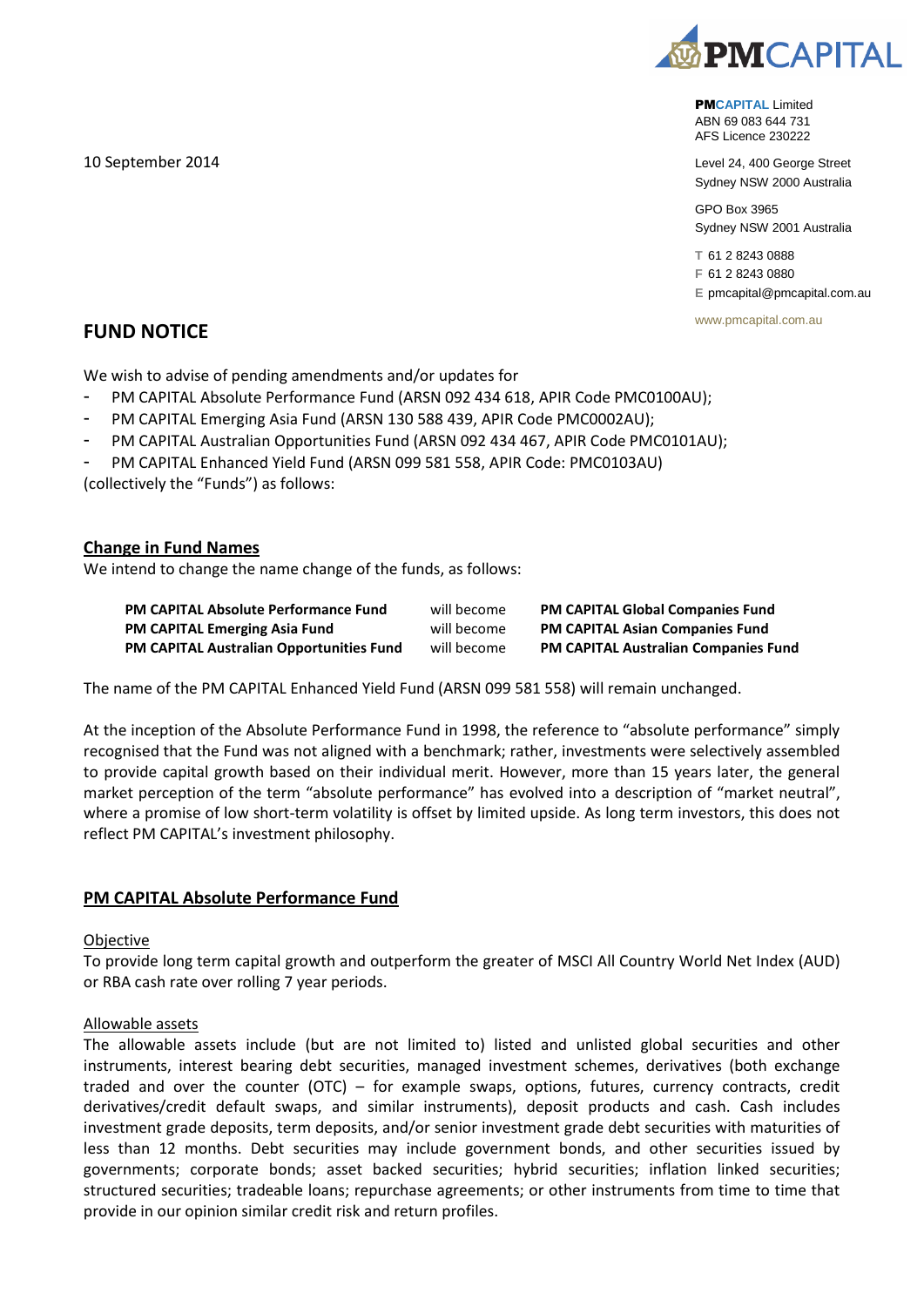Amendments to investment guidelines

The industry sector exposure limit will be removed.

#### Asset type & allocations

| <b>Asset type</b>                    | <b>Allocation range</b> |
|--------------------------------------|-------------------------|
| International listed equities and/or | 0 - 170% (gross)        |
| Australian listed equities           | $0 - 110\%$ (net)       |
| International government bonds       | $0 - 30%$               |
| Australian government bonds          |                         |
| International corporate bonds        | $0 - 30%$               |
| Australian corporate bonds           |                         |
| {including tradable loan securities} |                         |
| Exchange-traded derivatives          | $0 - 100%$              |
| Over-the-counter (OTC) derivatives   | $0 - 100%$              |
| Other - Such as unlisted unit trusts | $0 - 10%$               |
| (MIS) and securities                 |                         |
| Cash, term deposits, and cash        | $0 - 100%$              |
| equivalent investments               |                         |

# **PM CAPITAL Emerging Asia Fund**

#### **Objective**

To provide long term capital growth and outperform the greater of the MSCI All Country Asia ex Japan Net Index (AUD) or RBA cash rate over rolling 7 year periods.

#### Allowable assets

The allowable assets include (but are not limited to) listed and unlisted global securities and other instruments, interest bearing debt securities, managed investment schemes, derivatives (both exchange traded and over the counter (OTC) – for example swaps, options, futures, currency contracts, credit derivatives/credit default swaps, and similar instruments), deposit products and cash. Cash includes investment grade deposits, term deposits, and/or senior investment grade debt securities with maturities of less than 12 months. Debt securities may include government bonds, and other securities issued by governments; corporate bonds; asset backed securities; hybrid securities; inflation linked securities; structured securities; tradeable loans; repurchase agreements; or other instruments from time to time that provide in our opinion similar credit risk and return profiles.

Asset type & allocations

| <b>Asset type</b>                    | <b>Allocation range</b> |
|--------------------------------------|-------------------------|
| International listed equities        | $0 - 100%$              |
| International government bonds       | $0 - 30%$               |
| Australian government bonds          |                         |
| International corporate bonds        | $0 - 30%$               |
| Australian corporate bonds           |                         |
| {including tradable loan securities} |                         |
| Exchange-traded derivatives          | $0 - 100%$              |
|                                      |                         |
| Over-the-counter (OTC) derivatives   | $0 - 100%$              |
| Other - Such as unlisted unit trusts | $0 - 10%$               |
| (MIS) and securities                 |                         |
| Cash, term deposits, and cash        | $0 - 100%$              |
| equivalent investments               |                         |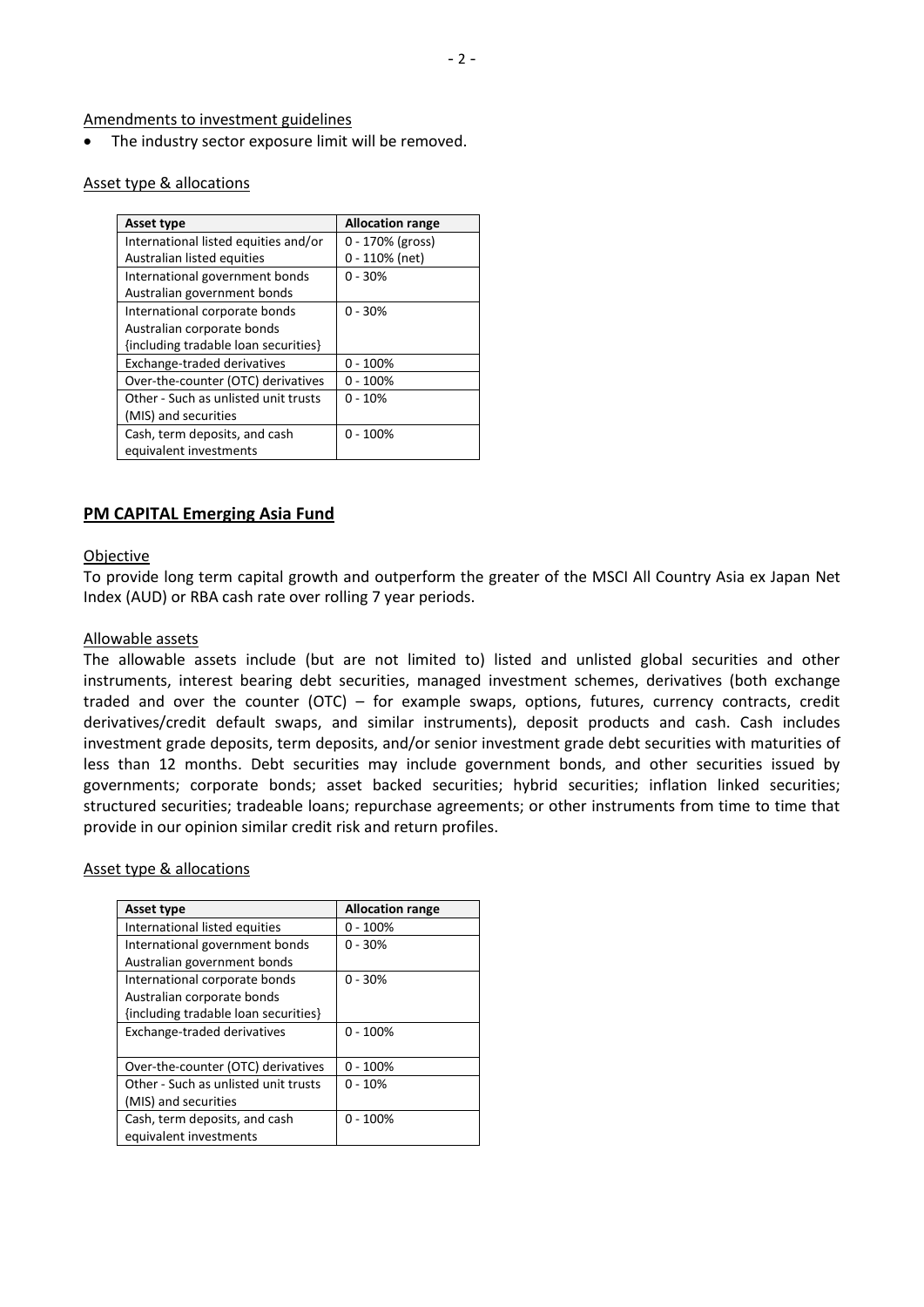# **PM CAPITAL Australian Opportunities Fund**

# **Objective**

To outperform the greater of the S&P/ASX 200 Accumulation Index or the RBA cash rate over rolling 7 year periods.

# Allowable assets

The allowable assets include (but are not limited to) listed and unlisted Australian and global securities, interest bearing debt securities, managed investment schemes, derivatives (both exchange traded and over the counter (OTC) – for example swaps, options, futures, currency contracts, credit derivatives/credit default swaps, and similar instruments), deposit products and cash. Cash includes any debt instrument of any credit ranking with less than 12 months. Debt securities may include government bonds, and other securities issued by governments; corporate bonds; asset backed securities; hybrid securities; inflation linked securities; structured securities; tradeable loans; repurchase agreements; or other instruments from time to time that provide in our opinion similar credit risk and return profiles.

## Amendments to investment guidelines

- The industry sector exposure limit will be removed.
- The Fund will allow the investment in up to 20% of Net Asset Value in global listed securities. This limit does not include exposure gained via an investment in Australian company securities which are duallisted on an overseas securities exchange. The Fund will actively manage currency exposure. Accordingly, the Fund may be exposed to foreign currency.
- Currency exposures due to equity investments may be hedged at the Manager's discretion. Currency exposures due to investments in bonds will be hedged as far as practicable. Accordingly, the Fund (subject to its investments) may remain partially or fully exposed to any one or more of the currencies of the various global domiciles in which the Fund is invested. The Fund may purchase currency put options (or other hedges with an absolute outcome) to protect the purchasing power of the Fund from the depreciation in the Australian dollar.

| Asset type                                 | Allocation range  |
|--------------------------------------------|-------------------|
| Australian listed equities <sup>2</sup>    | 0 - 170% (gross)  |
|                                            | $0 - 110\%$ (net) |
| International listed equities <sup>3</sup> | $0 - 20%$         |
| Australian government bonds                | $0 - 30%$         |
| International government bonds             |                   |
| Australian corporate bonds                 | $0 - 30%$         |
| International corporate bonds              |                   |
| {including tradable loan securities}       |                   |
| Exchange-traded derivatives                | $0 - 100%$        |
| Over-the-counter (OTC) derivatives         | $0 - 100%$        |
| Other - Such as unlisted unit trusts       | $0 - 10%$         |
| (MIS) and securities                       |                   |
| Cash, term deposits, and cash              | $0 - 100%$        |
| equivalent investments                     |                   |

#### Asset type & allocations

1. The total gross allocation to equities of 170% incorporates both Australian an international listed equities. Within this total, the exposure to international equities (excluding dual-listed investments) is limited to 20%. The total exposure also incorporates the ability to short securities as outlined in the Investment guidelines & restrictions. 190% is the maximum gross exposure (longs + shorts +bonds).

2. Including equities that are dual-listed on an overseas securities exchange.

3. Excluding Australian equities dual-listed on an overseas exchange.

# **PM CAPITAL Enhanced Yield Fund**

#### Objective

To seek to provide a return to investors in excess of the Reserve Bank of Australia's (RBA) cash rate over rolling 2 year periods.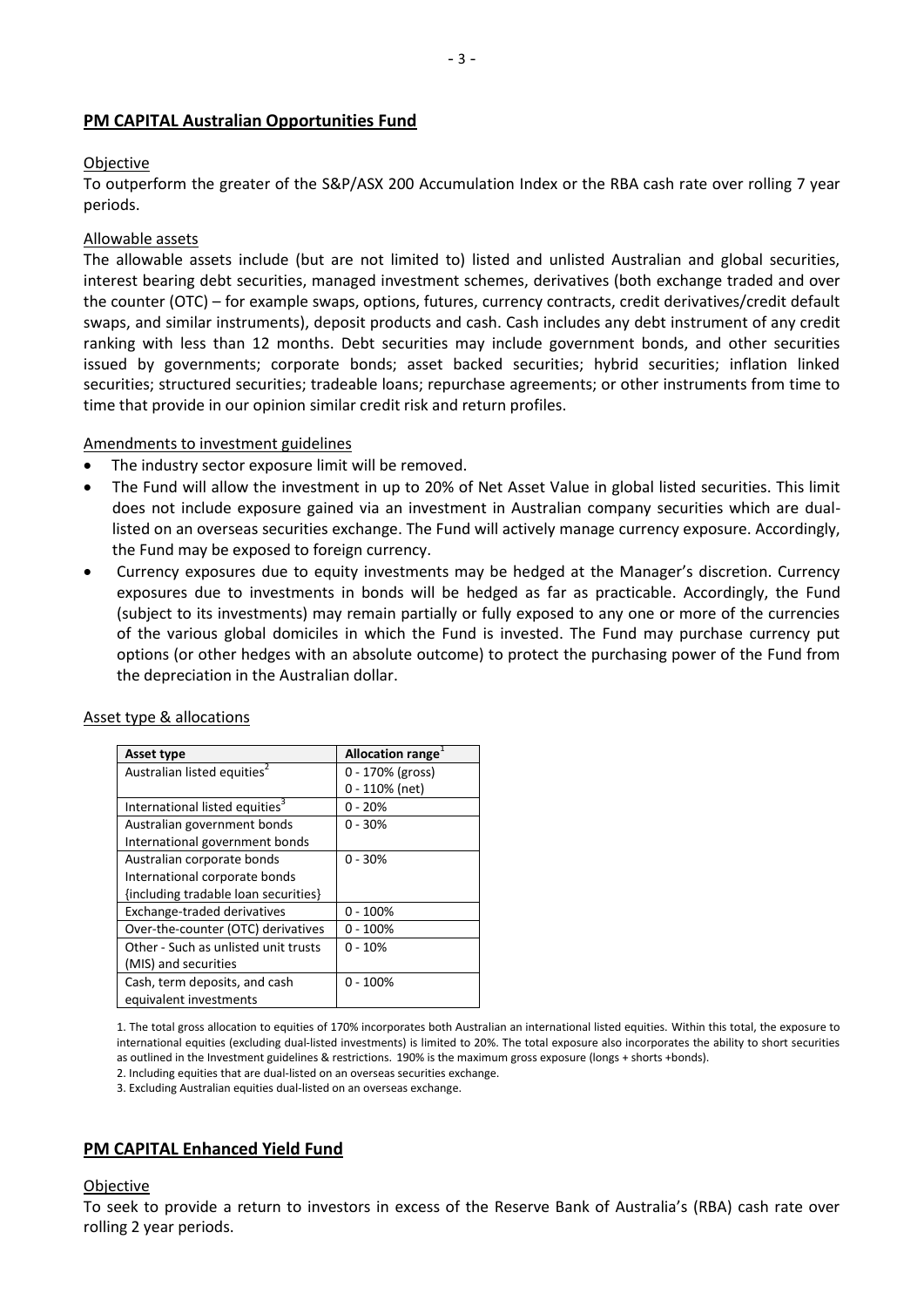#### Allowable assets

The allowable assets include (but are not limited to) cash and yield securities, listed and unlisted global securities, managed investment schemes, derivatives (both exchange traded and over the counter (OTC) – for example swaps, options, futures, currency contracts, credit derivatives/credit default swaps, and similar instruments). Cash includes investment grade deposits, term deposits, and/or senior investment grade debt securities with maturities of less than 12 months. Specific securities may include Bank Bills, Negotiable Certificate of Deposits, corporate promissory notes, investment grade senior corporate debt, other financial deposits (all with maturities of less than 12 months) and other instruments that provide broadly similar credit risk and return outcomes. Yield securities includes government or corporate bonds (and other instruments issued by government or corporates); asset backed securities (including residential, commercial, or other market traded asset types); hybrid securities; inflation linked securities; structured securities/notes; tradeable loans; repurchase agreements; and other instruments that provide in our opinion similar credit risk and return outcomes either issued in Australia or internationally.

## Amendments to investment guidelines

- maximum exposure to BBB flat and below rated securities (including Unrated Securities) is 50%;
- within the limit for corporate bonds, the Fund may purchase loans issued by global entities. These loans may generally be tradable over the counter;
- derivatives (exchange traded and/or OTC) may be used for hedging or to create new positions. This includes to benefit from an appreciation or deterioration of credit spreads. Where an individual credit derivative is used to benefit from a deterioration in credit spreads, it may not necessarily be hedging an existing position;
- as far as practicable, offshore currency is hedged back to Australian dollars. Nevertheless, some residual currency exposure may remain.

| Asset type and valuation                                                             | <b>Allocation range</b> |
|--------------------------------------------------------------------------------------|-------------------------|
| Cash, and cash equivalent investments                                                | 20% - 100%              |
| Exchange-traded derivatives                                                          | $0 - 100%$              |
| Over-the-counter (OTC) derivatives                                                   | $0 - 100%$              |
| International government bonds <sup>1</sup> Australian government bonds <sup>1</sup> | $0 - 80%$               |
| This category includes:                                                              |                         |
| inflation linked securities; and                                                     |                         |
| other instruments that provide broadly similar credit risk and<br>return outcomes.   |                         |
| International corporate bonds <sup>1</sup> Australian corporate bonds <sup>1</sup>   | $0 - 80%$               |
| This category includes:                                                              |                         |
| inflation linked securities                                                          |                         |
| asset backed securities (residential / commercial / other market                     |                         |
| traded asset types)                                                                  |                         |
| structured securities / notes - potentially with multiple<br>underlying obligors.    |                         |
| tradable corporate loan securities; and                                              |                         |
| other instruments that provide broadly similar credit risk and                       |                         |
| return outcomes.                                                                     |                         |
| International hybrid securities Australian hybrid securities (listed)                | $0 - 80%$               |
| International hybrid securities Australian hybrid securities (unlisted)              | $0 - 80%$               |
| Other -- International / Australia                                                   | $0 - 10%$               |
| {including unlisted unit trusts (MIS) and other unlisted instruments}                |                         |
| International listed equities                                                        | $0 - 5%$                |
| Australian listed equities                                                           |                         |

## Asset type & allocations

1. with a maturity of longer than 12 months.